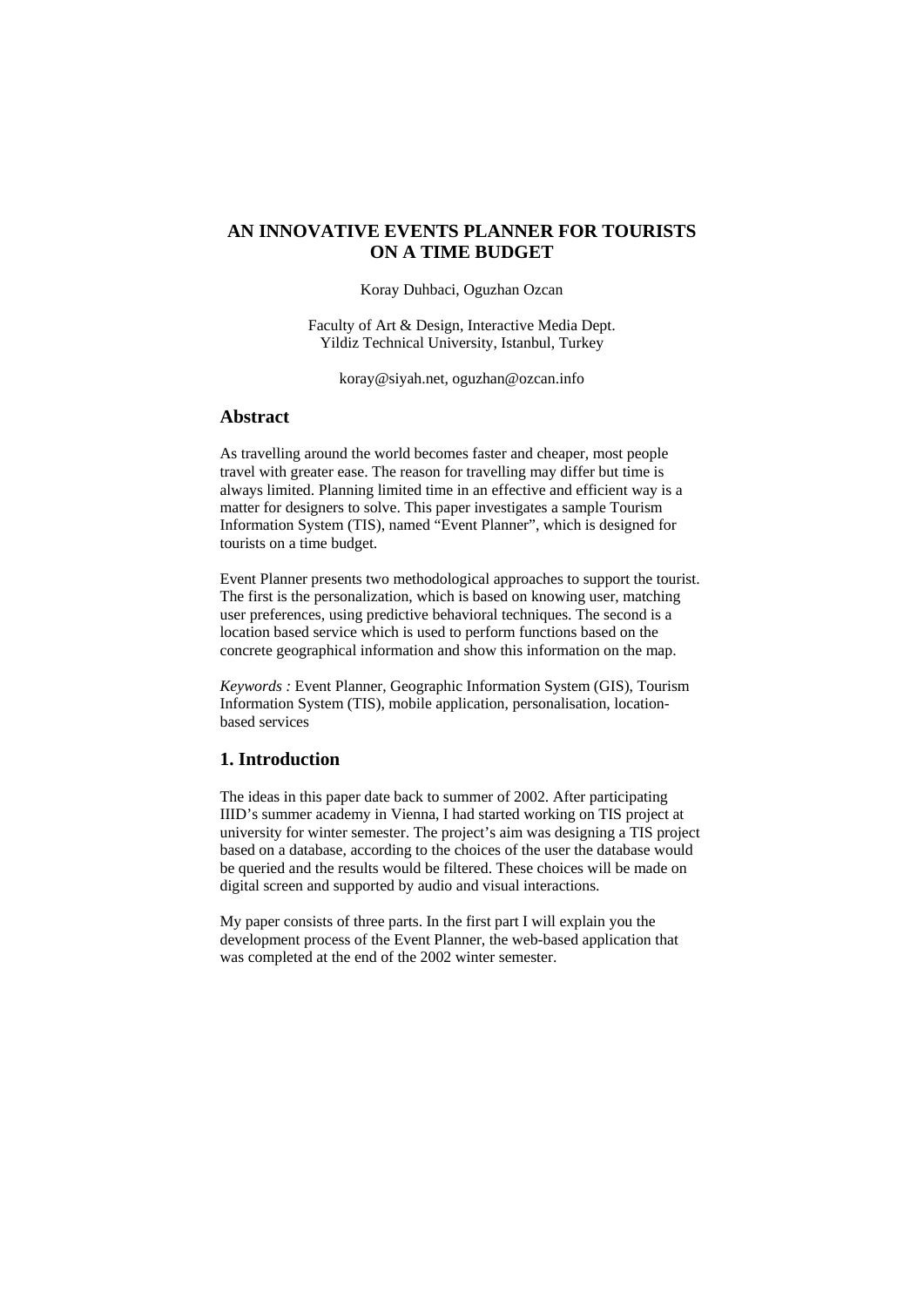Second, I am going to present you the transformation of Event Planner project from web to mobile applications. Therefore different types of interaction will be discussed.

Finally, I will draw out some practical implications of the project for tourism sector.

# **2. Event Planner**

Having a system that can determine the user's location and personalize the content according to user's preferences is the main objective of the Event Planner project. First implementation of the project was a web-based application that everyone could access with regular Internet connection. Project started with a scenario and sample user groups that form micro scenarios.

### **2.1. Macro Scenario**

Istanbul is one of the biggest cities in the world which hosts many international events and organizations. Thousands of people with different needs visit Istanbul. But Istanbul has very complex structure for tourists who don't know the city. Event Planner helps organise our visitor's full day events (regarding their time limits, knowing their location) and spend their limited time in an efficient way.

#### **2.2 Micro Scenario**

A foreign film director is in Istanbul for International Istanbul Film Festival and will stay in Istanbul for 1 week. He has a pre-arranged festival program to see the movies. When the director gets the program, he recognizes some free time available for travelling the city. At this time the festival committee informs him about a new service called Event Planner, an interactive digital organiser which will help him organise his full week. Only an ID number and a password are required to use this service and he can see all his pre-arranged program on Event Planner already entered in the organiser.

### **2.3. Content & Interface**

Event planner has three main interfaces. First one is login screen for user to input his ID. Second one is the main screen which calendar and event category icons are included. Third one is the detailed information window that displays the map and info screen about places.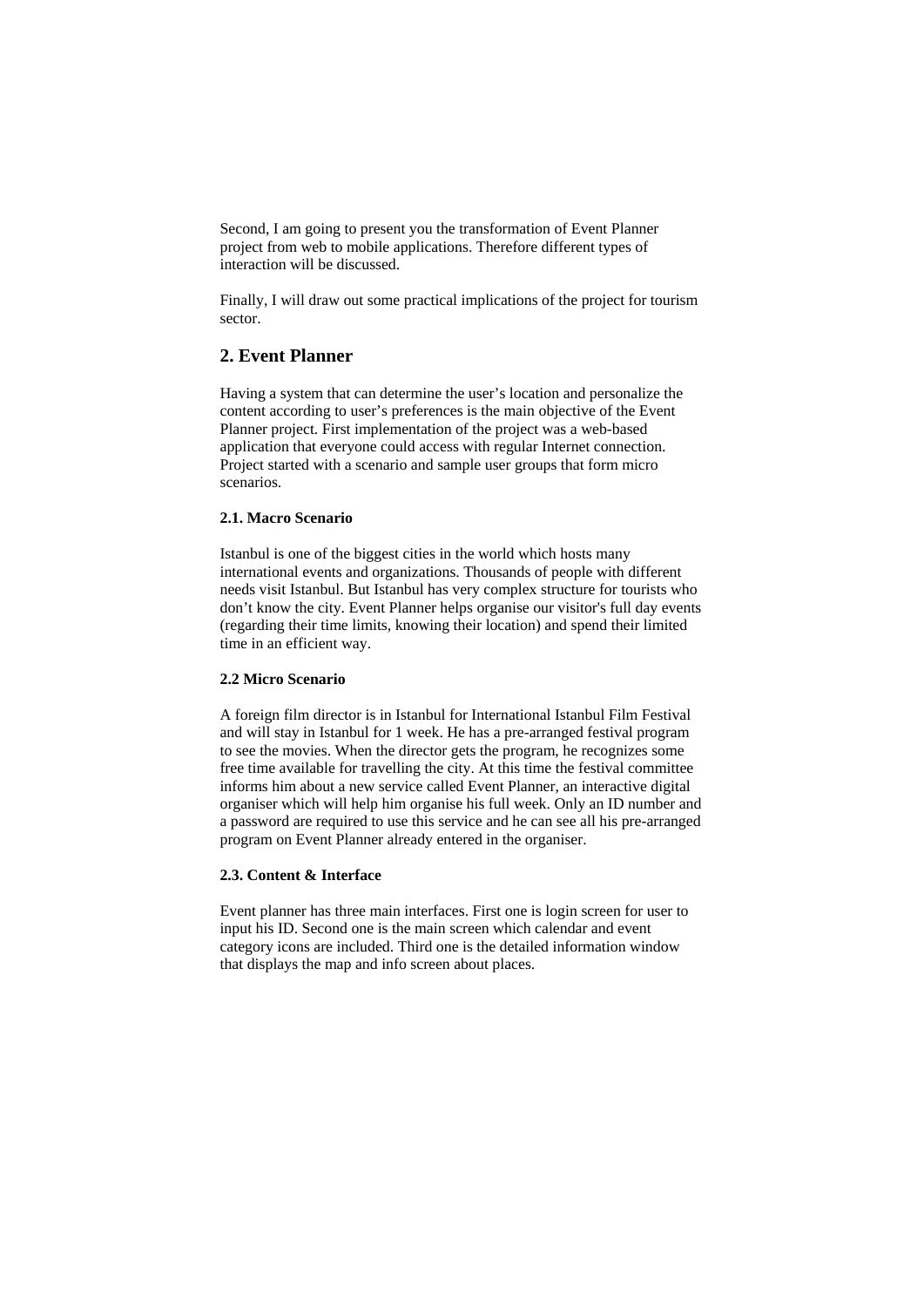## **2.3.1 Intro Screen**



**Fig. 1** Login Screen of Event Planner

This is the first screen of the program when the user starts to use Event Planner. There is a textbox to input the ID. A group of icons which constitute categories are on the left. When the mouse rollovers, a hint appears for the user for later interactions.



#### **2.3.2 Main Screen**

**Fig. 2** Main Screen of Event Planner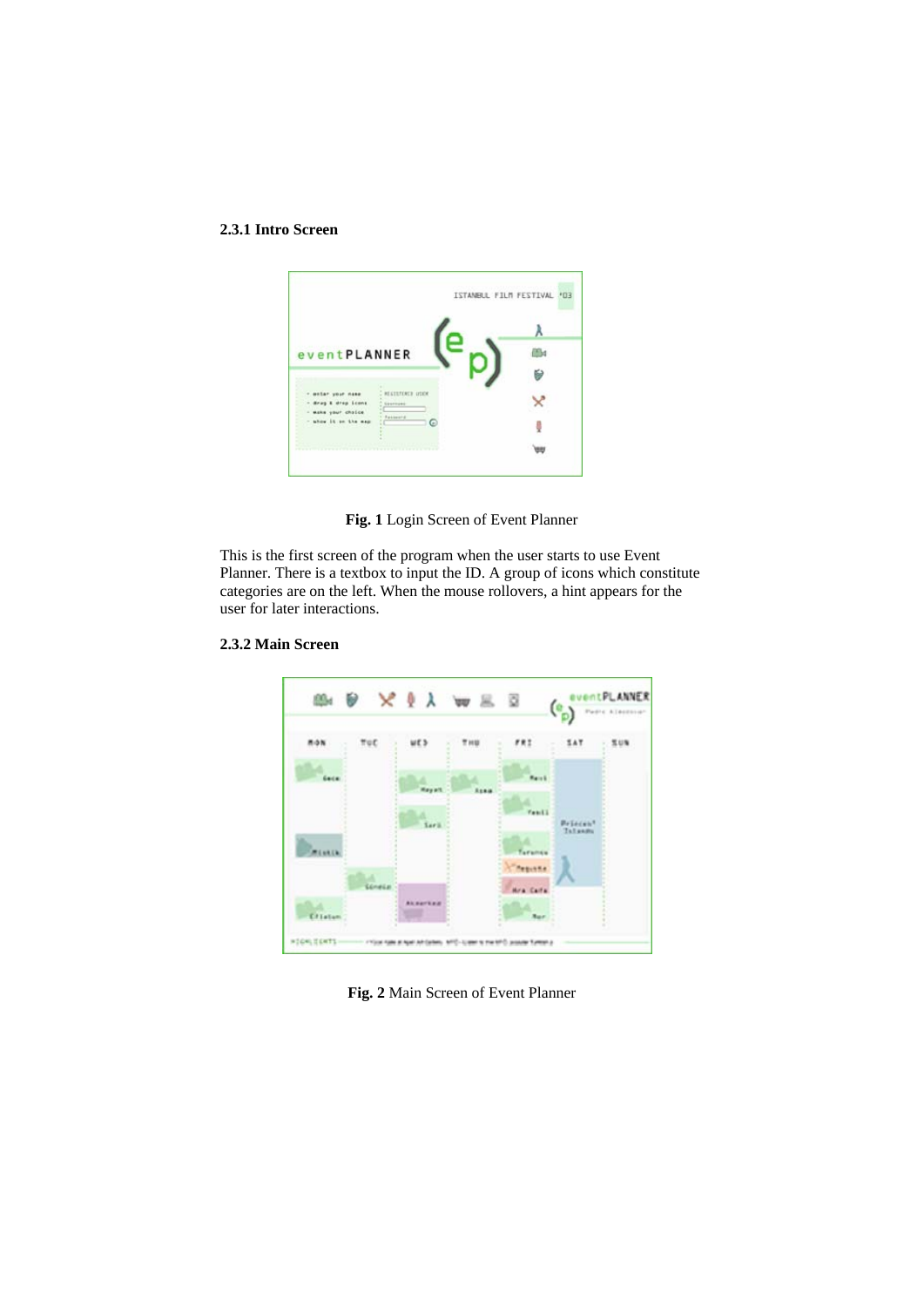Events are divided into 6 main groups. These are Movies (festival films and cultural activities), Eat, Drink, Sightseeing and Shopping. Menu interaction is current location of the user. Calendar is limited to weekly view just because versions. Previously added events to the calendar pop-up at rollover and if other films on theater), Entertainment ( Music, Exhibition and all other similar to Apple Mac OS X Dock Menu efffect. When user rolls over one of these icons, icon magnifies and user can drag & drop it to an empty space on the calendar. When the user drops the icon system will automatically know the amount of free time available by looking former and latter events that exist on the calendar, together with these events' locations, and predicts of the scenario, but daily and monthly views will be available for next user clicks info screen is displayed and user can easily access information about the event.

| Choose an event                                                 |                            |
|-----------------------------------------------------------------|----------------------------|
| Choose an event                                                 |                            |
| $O$ Fair<br>$\odot$ Exhibition<br>OFestival<br>○ Opera & Ballet | <b>O</b> Concert<br>OMusic |
| Choose music<br>genre                                           |                            |
| ORock<br>OPop<br><b>OElectronic</b><br>O Classical Turkish      | OJazz                      |
| Other features                                                  |                            |
| V Live Music<br>CC Payment<br>DJ Music<br>No Age Obligation     | Parking Place              |

#### **2.3.3 Info & Result Screen**

**Fig. 3** Questions to get user preferences for query

After drag  $&$  drop a window pops up on the screen and asks the user a few The entering and storage of preferences will be discussed later. Questions are on touristic maps, which give the tourist a good impression of "what is questions. These questions can be answered with default preferences of the user. These default preferences are pre-entered to the system by operators. asked step by step and answers to them, together with location and available time create search criteria. The results are displayed with a visual approach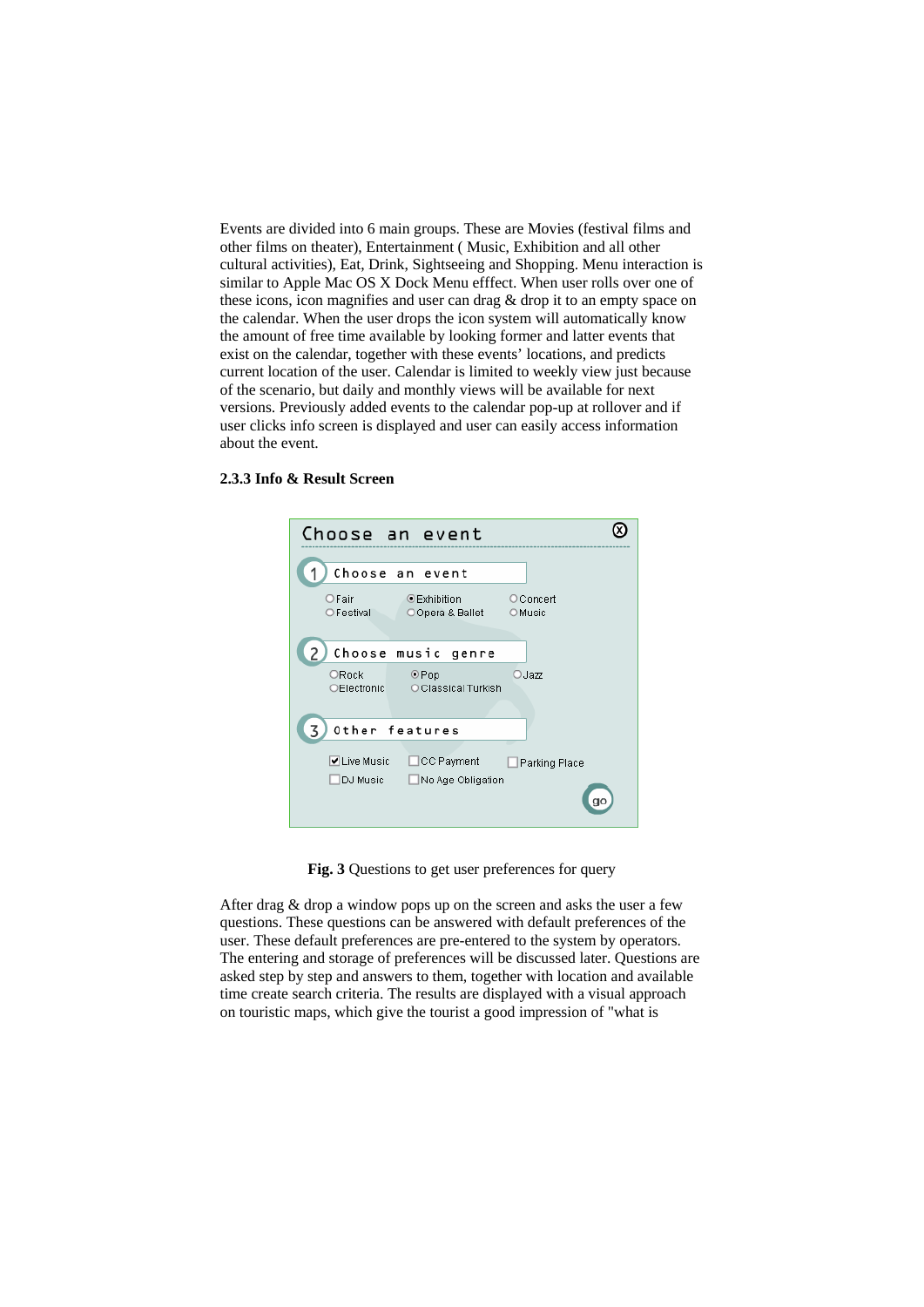where" to decide which of the resulting objects fit best to the user's needs, interests, location and available time. This is an interactive map that the user can scroll, zoom in/out the map to adjust it. Search results are shown on the map with icons that represent categories. When the user rolls over the mouse, a sliding window appears on the left side of the map and shows detailed info about the place. If the user decides to add this item to the calendar, he can do so by just clicking on its icon.



**Fig. 4** Map and accessing detailed information

## **2.4 Results**

The user can share the weekly plan over Internet with his friends and arrange meetings. Info on the map can be printed out if no PDA is available.

### **2.5 Conclusion and Future Works**

As you see, the project has some limitations, such as entering user preferences to the system, determining the exact location and available time etc. All these limitations were revealed at the end of the project and me and design, and network design to find exact location. All these will be discussed my project advisor decided to develop an extended version for mobile and PDA devices. This process requires different interactions, user interface in next section.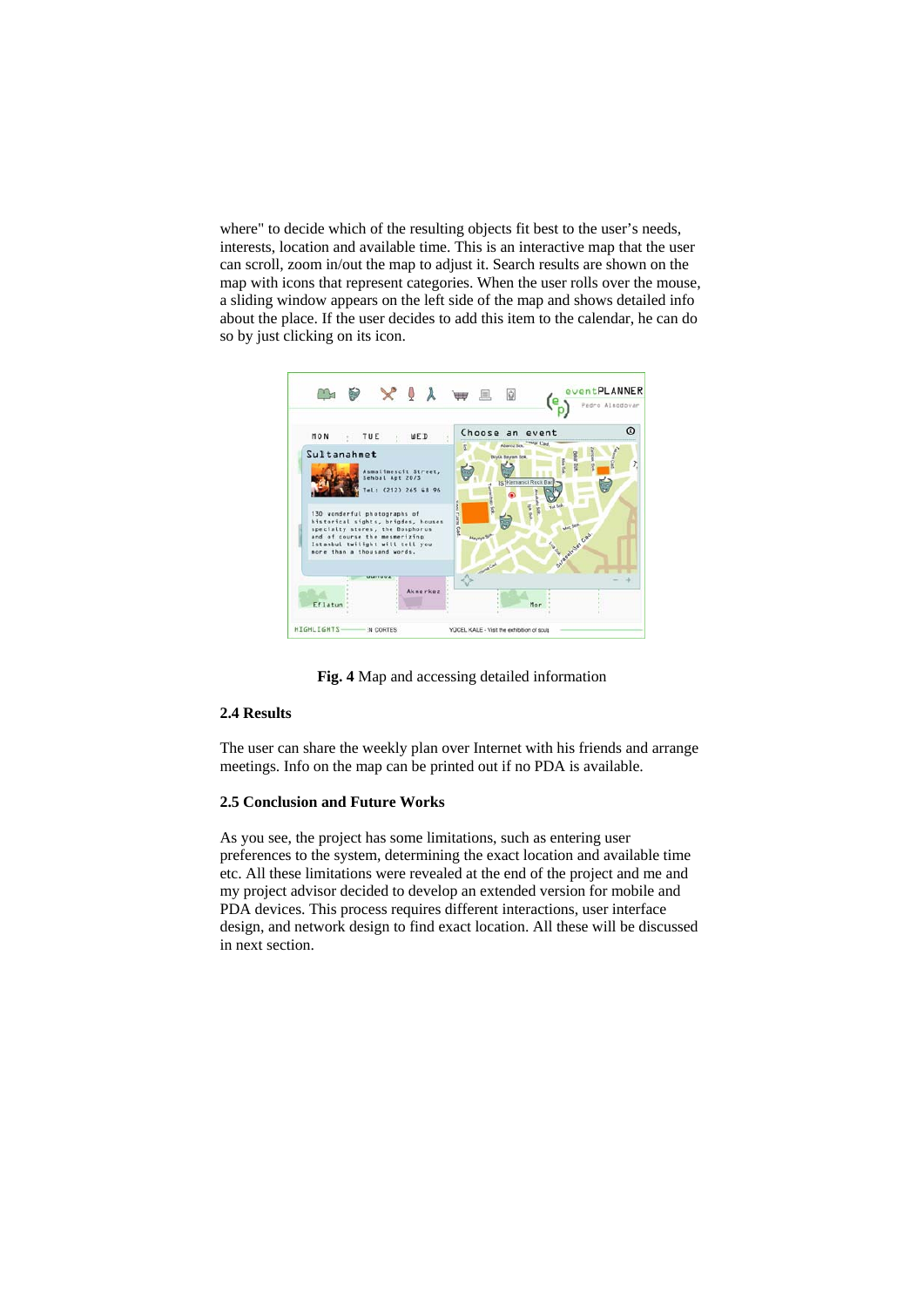## **3. Event Planner on the Move**

Modern lifestyle corresponds with high personal mobility. Advanced new features like user positioning allow sophisticated applications that are not possible in the fixed Internet or traditional cellular networks. Users have special demands because of the mobile environment. So Event Planner must be redesigned for mobile systems.

Some of the current limitations of Event Planner are: Finding and extracting the appropriate information, and receiving the information in a form that is easy to digest and suitable to the user context, the transport characteristics of the delivery network, and the terminal capabilities.

These limitations can be solved by developing mobile Event Planner. Next chapters will explain basics of mobile systems.

### **3.1 Mobile Users**

The penetration rate of mobile data users in the U.S. has grown from 7% in 2000 to 44% in 2003 and will reach 83% by 2005 (ARC Group). Japan and Western Europe expect even higher rates of 90% and 91% respectively.

### **3.2 Mobile Devices**

Mobile appliances can be generally grouped into five different groups, although this classification of mobile devices is not robust:

- *Mobile Phones* : are increasingly becoming popular, with an expected 57% to be Internet enabled by 2002.

- *Communicators* : are portable information centric devices, such as pagers, often with voice capabilities.

- *Embedded Devices* : such as watches, pens, glasses, etc. will use developing technologies such as Bluetooth in order to become Internet enabled.

- *Personal Digital Appliances*: are devices such as the Pocket PC, or the PalmPilot Handheld computers.

- *Tablet PC* : is a type of notebook computer that has an LCD screen on which the user can write using a stylus.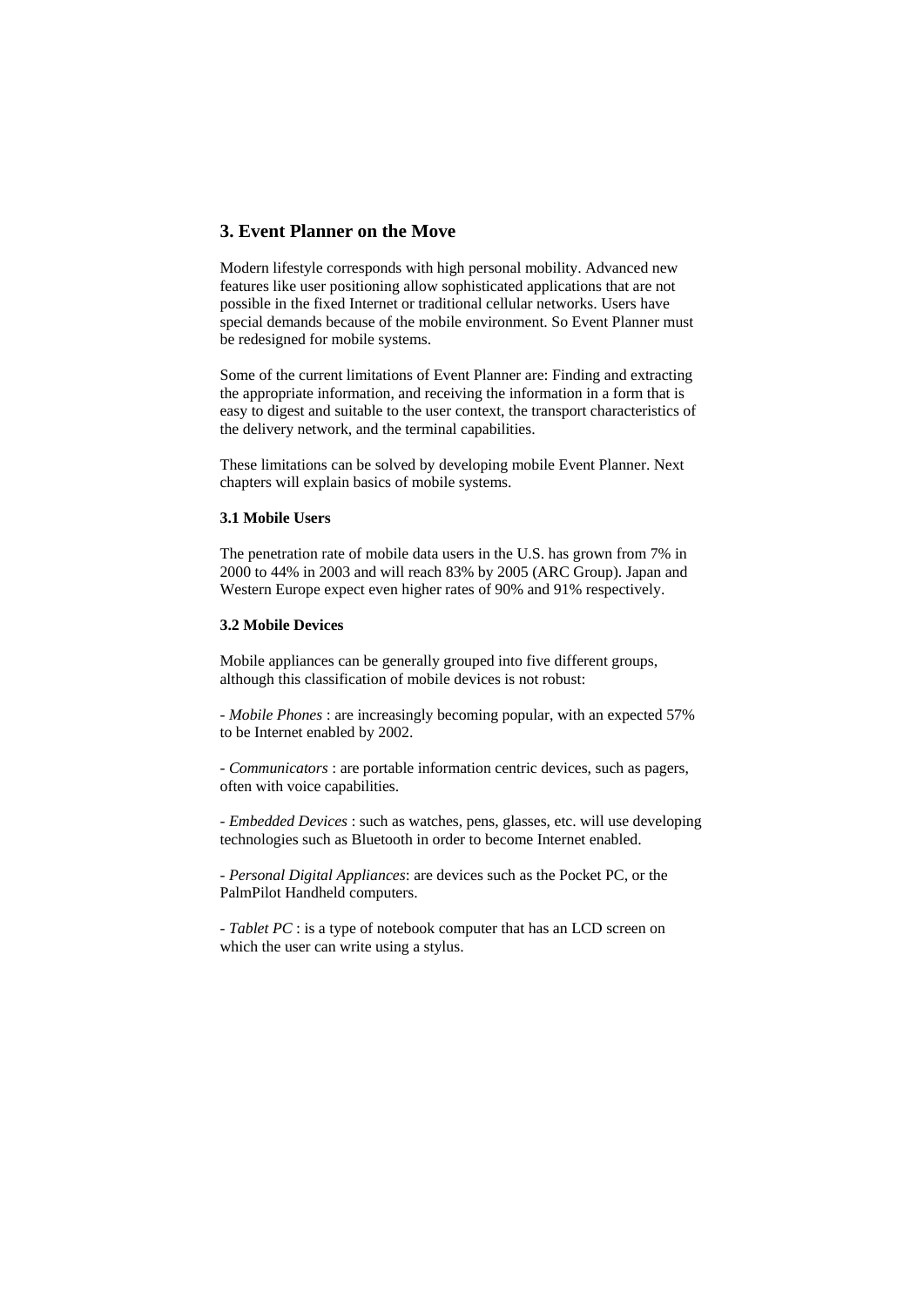### **3.3 Mobile Networks**

With each new generation of technology, the services which can de deployed on them become more and more wide ranging and truly limited only by imagination. As mobile technology grows, these services will be digital mobile multimedia offering broadband mobile communications with voice, video, graphics, audio and other information.

- *GSM* : GSM networks deliver high quality and secure mobile voice and data services (such as SMS/ Text Messaging) with full roaming capabilities across the world.

- *GPRS* : General Packet Radio Service (GPRS) enabled networks offer 'always-on', higher capacity, Internet-based content and packet-based data services. This enables services such as colour Internet browsing, e-mail on the move, powerful visual communications, multimedia messages and locationbased services.

- *UMTS* : third generation of mobile communication brings to life the full potential of the mobile internet, opening up new vistas of communication, accessing information, conducting business and also being entertained.

- *Bluetooth* : Bluetooth is an alliance between mobile communications and mobile computing companies to develop a short-range communications standard allowing wireless data communications at ranges of about 10 meters.

- *Wi-fi* : this wireless local area network (WLAN) technology provides highspeed Internet access (20 times faster than a 56K modem) and LAN connectivity over distances of under 500 feet (150 meters), usually within one building.

### **3.4 Mobile Applications**

You can see the European projects related to wireless tourism applications. CRUMPET is a project that inspired me and affected the development of event planner in a positive way.

- *Crumpet* : CReation of User friendly Mobile services PErsonalized for Tourism

- *Guidefree* : Guide by Telematics to Enable Tourist Freedom at Sites
- *Palio* : Personalised Access to Local Information and for tOurist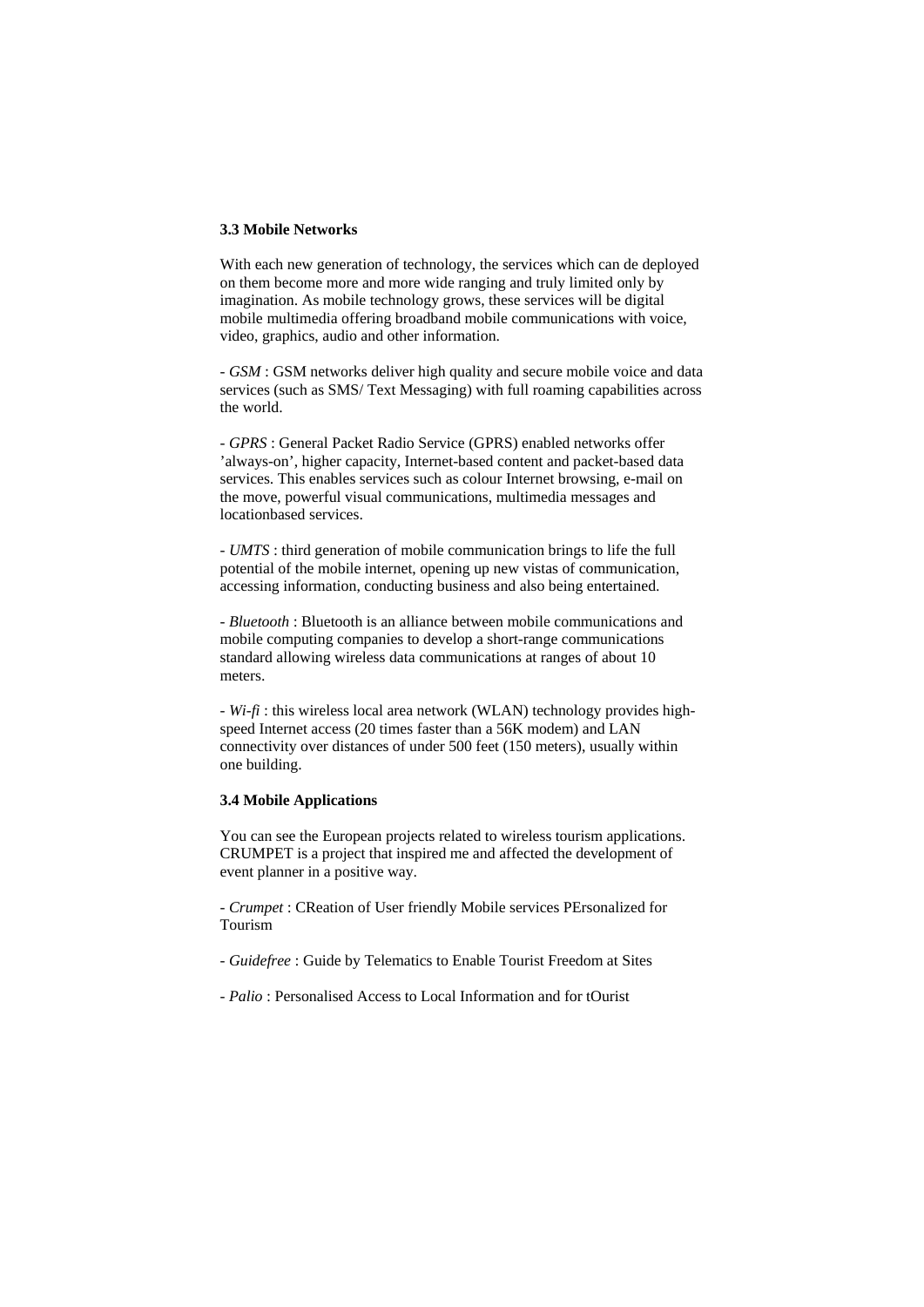- *Tellmaris* : Give the user better tools for locating specific information

- *Tourserv* : Personalized Tourist Services Using Geographic Information System via Internet

- *Vmart* : Virtual Market place for Rural Tourism

- *Wham* : The world in your HAnds on the Move

#### **3.5 Wi-fi Applications**

You see lots of communication standarts and applications developed with wifi applications. While designing event planner we decided to use wireless LAN technologies. It is called Wi-fi (Wireless Fidelity – technical name 802.11x). Main reason for our decision is great demand for this technology from travel and tourism industry. Hotels are rushing - even when industry revenues dip - to meet the perceived demand from customers for the Wi-Fi. Access to Wi-Fi zones is sometimes available free on college campuses, in city parks and airports, train stations and even coffee bars. But recently, airlines like British Airways and Lufthansa have begun testing Wi-Fi access inflight, at a price. And many high-end hotels have been rushing to install wireless services in their guest rooms, meeting halls and other public spaces. Here is a list of some popular public wi-fi hotspots. Wi-fi services from Mc Donalds, Starbucks, Paris Underground made this technology popular. Secretary of UN Kofi Annan made a speech about supporting Wi-Fi technology in developing countries, and the Portugese Government decided to support Wi-fi networks.

In next 2 years 80 % of PCs will support Wi-Fi connection. In 2008 there will be 75 milllion Wi-Fi users and 167.000 hotspot ( Gartner Group).

#### **3.6 Location + Personalization = Killer Applications**

But the Wi-Fi will not be a simple wireless access to the conventional Internet. It will not succeed if it merely tries to duplicate the traditional Web. Many online services that simply "translated" their websites for wireless use failed to achieve any significant usage. This includes some major travel services and travel suppliers. Slow speed, primitive phone browsers, small displays, limited data-input capability (e.g. type keywords in a search), multistep booking and information retrieval process are some of the factors. Experts claim that your wireless service loses 50% of the potential customers each time they are required to push a button on their mobile devices.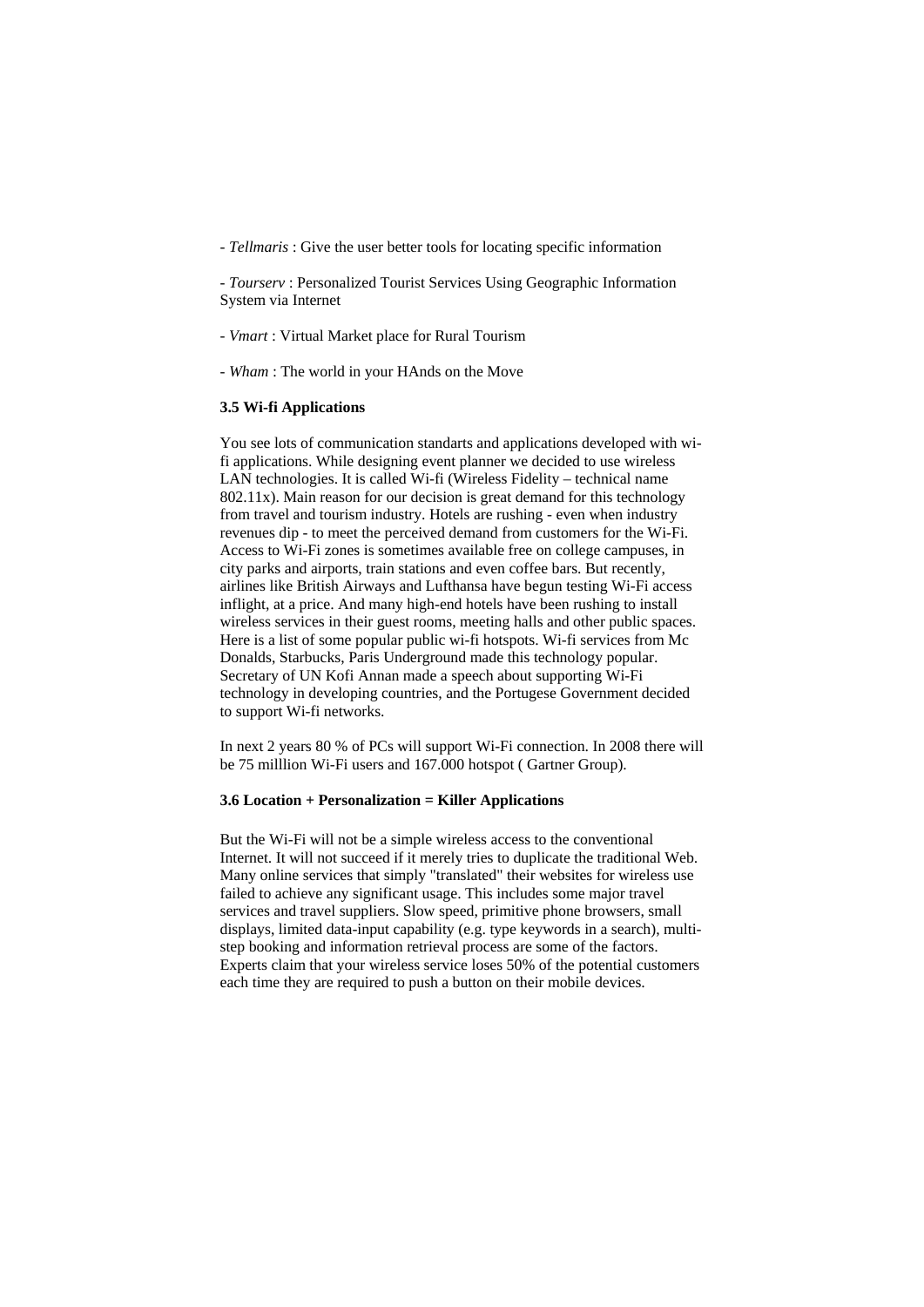If the mobile Internet means location + personalization, then this nicely coincides with the very definition of what travel is all about: location + personalized customer service. The mobile Internet demands an entirely new breed of applications that take full advantage of the unique characteristics of the wireless environment and the fact that these applications are delivered via a very personal device (e.g. your cell phone). Some of the "killer" applications for the mobile Internet include: time and location sensitive services; short, interactive, instant applications; highly personalized services; "always on" services; PIM applications; instant notifications, email and messaging; entertainment during "dead" time (commuting, etc) and voicebrowsing applications.

## **4. Conclusions and Future Work**

In our study we tried to design an innovative event planner for tourists on a time budget. To achieve our goals, we tried to access information with minimum user interaction. It must not take the user more than 3 clicks to access desired information. We are planning to implement this project by answering these questions.

> Who / Where / In which scenario you are ? Which preferences you have Which information you want to receive Where the data resides

We want to integrate tourism and GIS data to display our information on the map. This will tell the user where things are, what they are, how they can be reached by walking or other transport, and what other attractions are nearby to help them to find the most suitable location to stay or to visit.

We have almost finished system design and are currently planning an extensive development phase on wireless version of Event Planner. The usability study will be conducted by students attending our departments project lessons. Some system enhancements such as GIS implementation are planned for Event Planner

## **5. Acknowledgements**

This project has been developed at Yildiz Technical University Interactive Media Department. Project started as a student project and continued as a research project at the end of the course. We also want to thank Atike Dicle Pekel for the support at development of Event Planner.